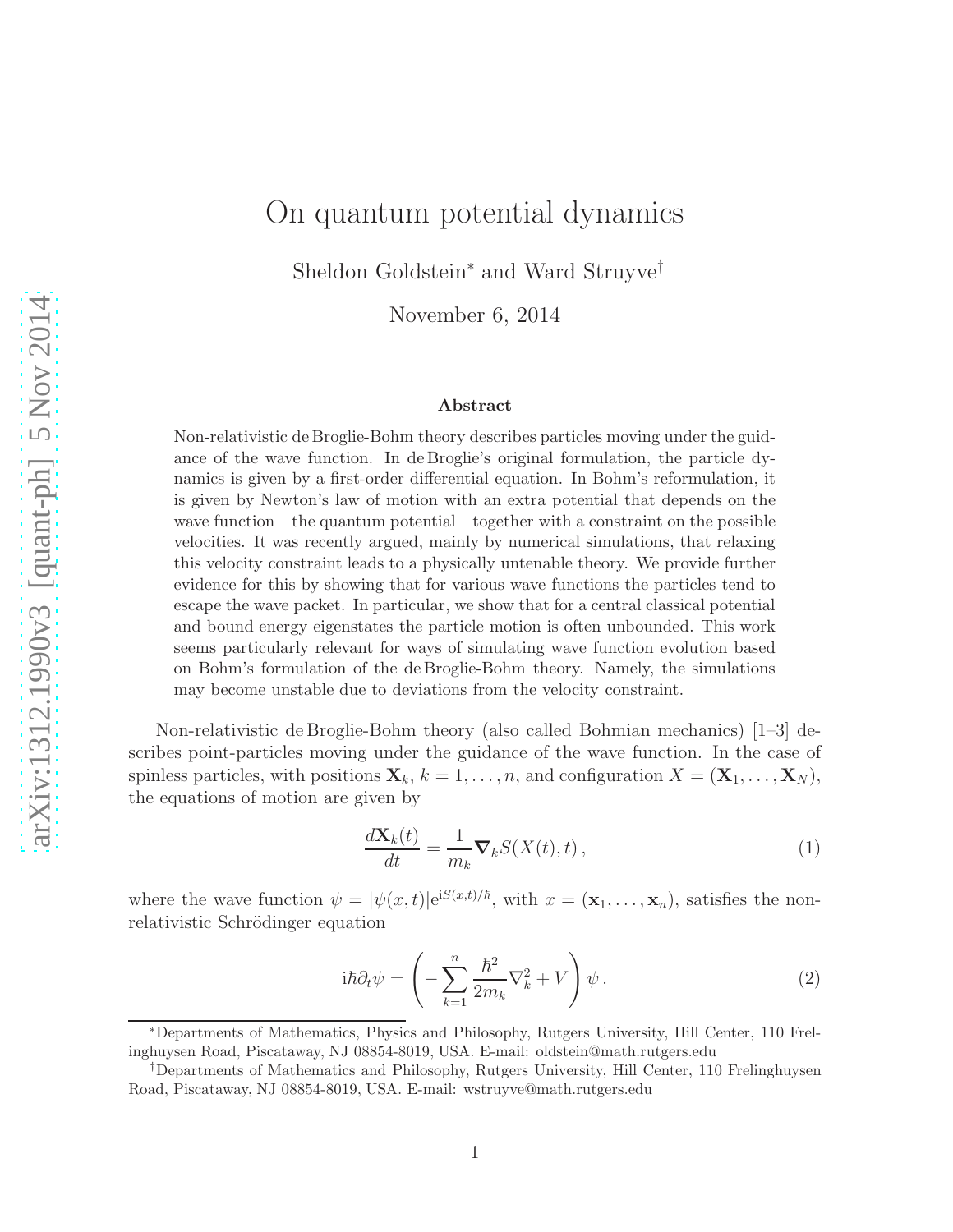The theory reproduces the standard quantum predictions provided that for an ensemble of systems all with the same wave function  $\psi$  the particle distribution is given by  $|\psi|^2$ . This distribution—the quantum equilibrium distribution—is preserved by the particle dynamics, i.e., it does not change its form as a function of  $\psi$ .

This theory was originally discovered by de Broglie in the late 20's [4] and rediscovered by Bohm in the early 50's [5, 6]. Unlike de Broglie, Bohm did not regard the equation of motion (1) as fundamental. Instead, he proposed the second-order differential equation

$$
m_k \frac{d^2 \mathbf{X}_k(t)}{dt^2} = -\nabla_k (V + Q)(X(t), t), \tag{3}
$$

which is Newton's law of motion with an extra  $\psi$ -dependent potential  $Q$ —the *quantum* potential—given by

$$
Q = -\sum_{k=1}^{N} \frac{\hbar^2}{2m_k} \frac{\nabla_k^2 |\psi|}{|\psi|}.
$$
 (4)

The equation (3) is referred to as Bohm's dynamics in [7]. We prefer to call it the quantum potential dynamics (QPD for short). In addition, Bohm assumed the constraint

$$
\frac{d\mathbf{X}_k}{dt}(0) = \frac{1}{m_k} \nabla_k S(X(0), 0)
$$
\n(5)

on the initial velocities. The QPD implies that this constraint is preserved in time, i.e., if (5) holds then  $d\mathbf{X}_k(t)/dt = \nabla_k S(X(t), t)/m_k$  for all times t.

Bohm thought modifications of his theory might be required in order to understand phenomena over distances smaller than 10<sup>−</sup><sup>13</sup>cm. In particular, he entertained the idea of relaxing the constraint on the velocities [5]. However, he did not suggest this relaxation without further modifications of the theory. Rather, he considered either modifying the Schrödinger equation or the Newtonian equation in order to ensure that over time arbitrary initial velocities would tend to those given by the de Broglie-Bohm theory. Thus his modified QPD could reasonably be expected to yield predictions in at least approximate agreement with those of standard quantum mechanics. (And while we are here ignoring spin, it should be noted that the formulation of the QPD for particles with spin is problematical [1].)

In [7] the possibility was considered of relaxing the constraint on the initial velocities without additional modifications to the equations of motion. Numerical simulations were performed for the one-dimensional harmonic oscillator and for the non-relativistic hydrogen atom, for particular superpositions of energy eigenstates. In the case of the harmonic oscillator it was found that for initial positions outside the bulk of the wave packet (i.e., where  $|\psi|^2$  is appreciably different from zero) and for sufficiently large initial velocities the particles seem to escape to infinity. In addition, an example was provided of a phase-space distribution corresponding to initial momenta larger than those of the de Broglie-Bohm theory for which the particles seem to be escaping. It was further argued analytically that for initial positions  $x \to \infty$  and for large enough initial velocities the particles escape to infinity. (However, unless the particles can move so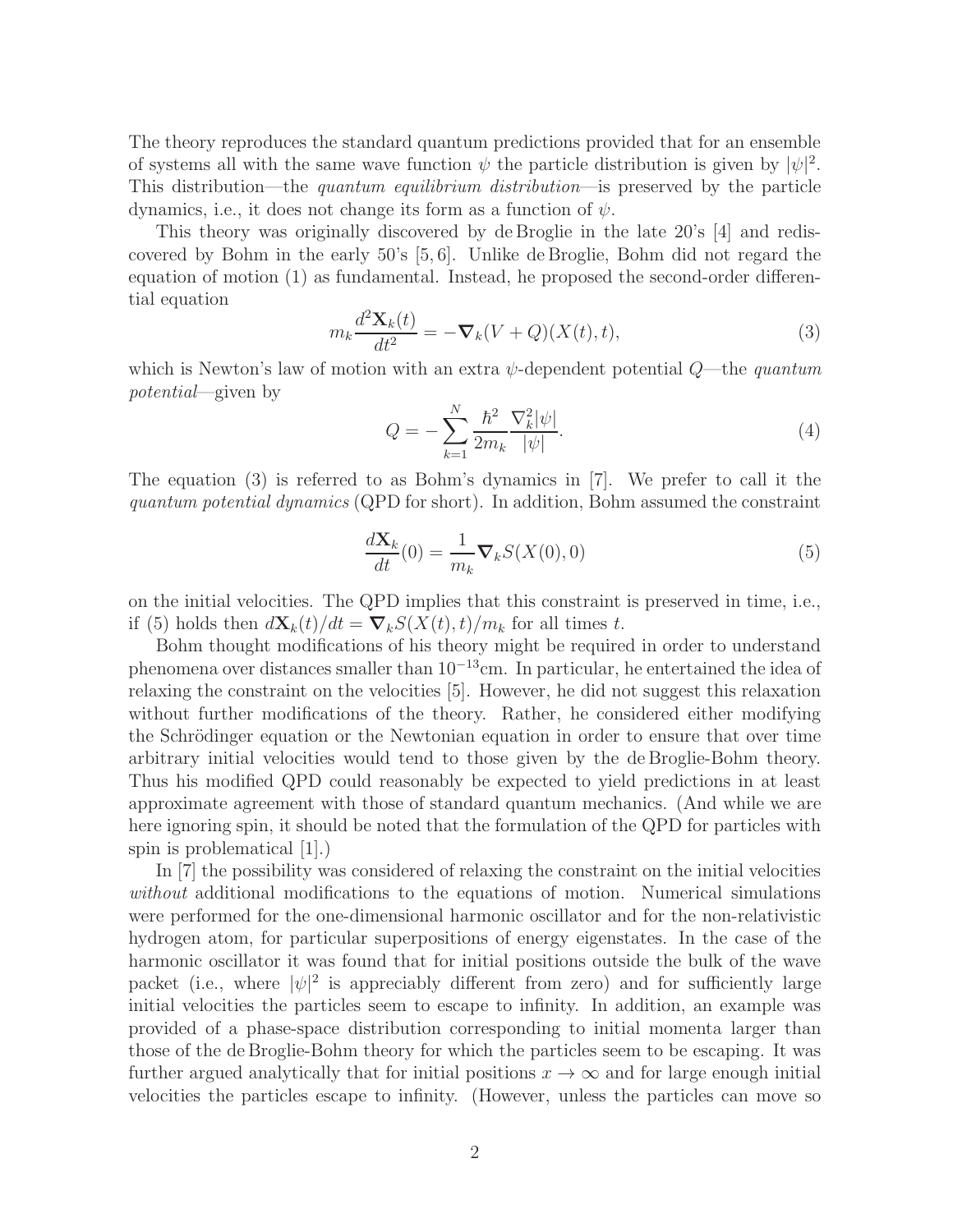far outside the bulk of the packet, in which case the theory seems no good in the first place, it seems that one can ignore such initial conditions.) In the case of the hydrogen atom, a couple of trajectories were simulated and it was found that the more the initial velocity deviates from (5), the more the particle seems to escape from the packet.

Here we provide further evidence, in the form of analytical results, that relaxing the constraint on the velocities is untenable. We consider some potentials  $V$  and quantum states for a single particle for which the QPD can be easily analysed. In particular, we consider the case of central potentials and bound energy eigenstates (for which  $|\psi|^2$ is appreciably different from zero only in a certain region of space) and show that the particle motion is often unbounded, so that particles escape to infinity. This implies that the QPD is empirically inadequate. Perhaps more importantly, this work also seems to reveal a potential source of instabilities in particular ways of simulating wave function evolution. We will explain this further near the end of the paper.

Let us first consider some properties of energy eigenstates. For a single particle, the Schrödinger equation implies

$$
\partial_t S + \frac{1}{2m} \nabla S \cdot \nabla S + V + Q = 0.
$$
 (6)

Hence for an energy eigenstate  $\psi = \phi(\mathbf{x})e^{-iEt/\hbar}$  we have

$$
E = \frac{1}{2m} \nabla S \cdot \nabla S + V + Q \tag{7}
$$

and the total force in the QPD is given by

$$
-\nabla(V+Q) = -\frac{1}{2m}\nabla(\nabla S \cdot \nabla S).
$$
 (8)

In the special case that the phase  $S$  does not depend on  $x$ , for example for non-degenerate energy eigenstates, the total force is zero, so that the particle is free. In that case, particles will move to infinity unless their velocity is zero, which is the case for a trajectory of the de Broglie-Bohm theory.

We can define the energy of a particle as

$$
\widetilde{E} = \frac{m|\dot{\mathbf{X}}|^2}{2} + V + Q,\tag{9}
$$

where we have used the tilde to distinguish it from  $E$ , the energy of the wave function. We have that  $d\tilde{E}/dt = \partial Q/\partial t$ , so that in general  $d\tilde{E}/dt \neq 0$ . However, in the case of an energy eigenstate, for which Q does not depend on t, we have that  $d\widetilde{E}/dt = 0$ . For a trajectory given by the de Broglie-Bohm theory (i.e., corresponding to an initial velocity given by (5)), we have moreover that  $E = E$ . (But  $E = E$  does not guarantee that the trajectory is given by the de Broglie-Bohm theory.)

From (7), it follows that the total potential  $V + Q \leqslant E$ . Hence, no matter how much the classical potential  $V$  would confine the particles, the total potential is bounded from above. As such, it would seem that if the energy  $E$  of the particle were large enough, it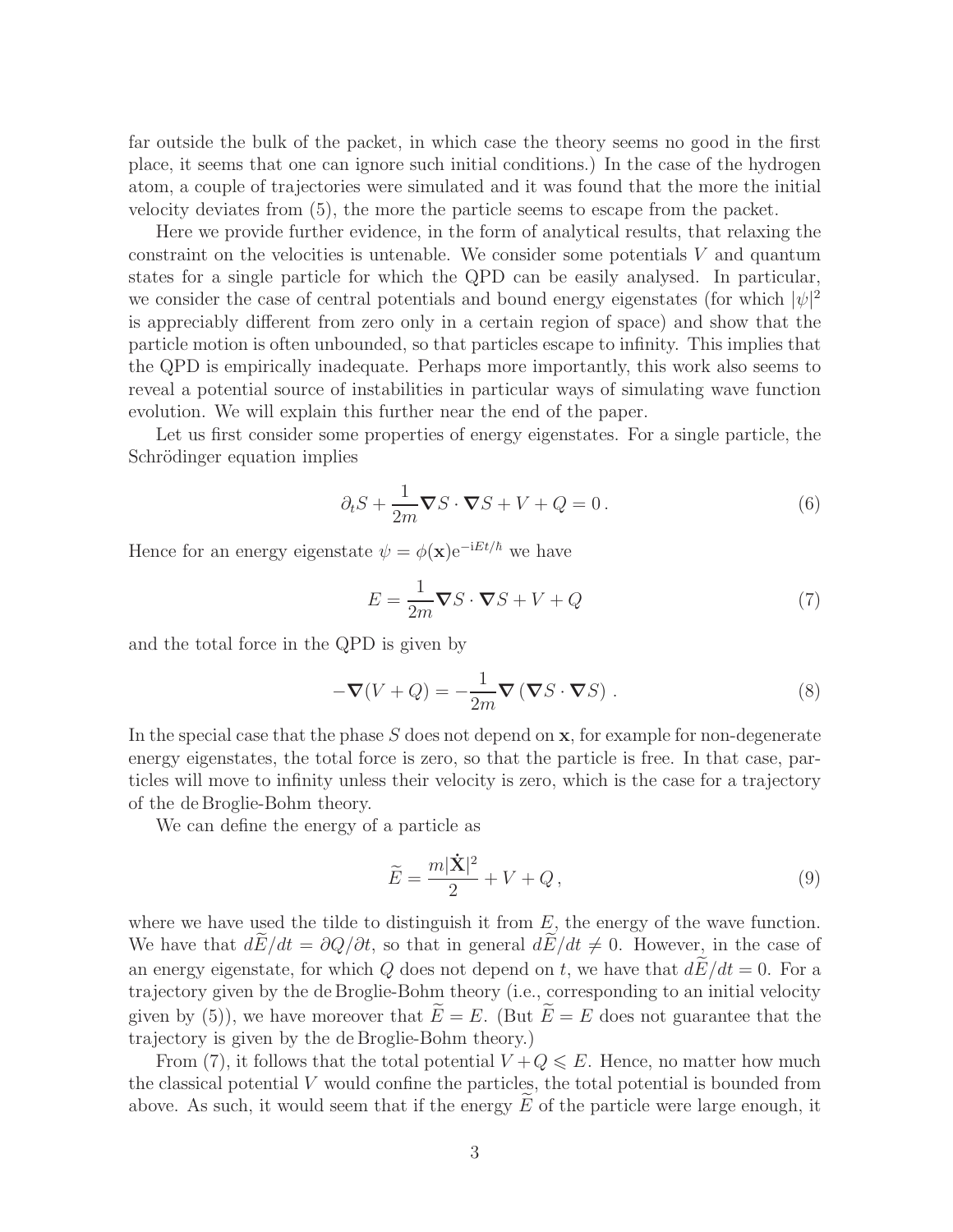would escape to infinity. Indeed, in the case of one spatial dimension, we have that when  $E > E \geq V + Q$ , then the particle will escape to infinity, because there are no turning points. Actually, for a bound state in one dimension, we even have that  $\partial_x S = 0$ , so that  $E = V + Q$  and the particle is free.

Let us now turn to explicit examples.<sup>1</sup> We start with one spatial dimension. First consider a free particle. For a Gaussian wave function centered around the origin (we assume  $\hbar = 2m = \sigma = 1$ , where  $\sigma$  is the width of the packet)

$$
\psi(x,t) = \left(\frac{1}{2\pi(1+it)^2}\right)^{1/4} e^{-x^2/4(1+it)},\tag{10}
$$

the QPD reads  $\ddot{X} = X/(1 + t^2)^2$ , so that the possible trajectories are

$$
X(t) = \sqrt{1 + t^2} (X_0 + V_0 \arctan t), \qquad (11)
$$

where  $X_0$  and  $V_0$  are respectively the initial position and velocity. The velocity constraint (5) corresponds to  $V_0 = 0$ . The standard deviation of the density  $|\psi|^2$  is given by  $\sigma(t) = \sqrt{1+t^2}$ . Hence, if the initial speed |V<sub>0</sub>| of the particle is large enough, it will escape the bulk of the packet. For example, a particle with  $0 \leq X_0 < \sigma(0) = 1$ will have a position  $X(t) > \sigma(t)$  for  $t > \tan((1 - X_0)/V_0)$  if  $V_0 > 2(1 - X_0)/\pi$ . In the case of an ensemble of particles with initial position and (independent) velocity distribution respectively given by  $|\psi(x,0)|^2 = e^{-x^2/2}/\sqrt{2\pi}$  and  $e^{-(v-v_0)^2/2\tilde{\sigma}^2}/\sqrt{2\pi\tilde{\sigma}^2}$  (i.e., the initial velocity distribution is Gaussian with mean  $v_0$  and standard deviation  $\tilde{\sigma}$ ), the position distribution  $\rho_{v_0}(x,t)$  at later times t is Gaussian with mean  $v_0\sqrt{1+t^2}$  arctan t and standard deviation  $\sqrt{(1 + t^2)(1 + \tilde{\sigma}^2 \arctan^2 t)}$ . Hence, if  $v_0 \neq 0$  the center of  $\rho_{v_0}(x,t)$  moves away from that of the distribution  $|\psi(x,t)|^2 = \rho_{v_0=0}(x,t)$ , up to a distance  $v_0 \pi/2$  (after rescaling by  $1/\sigma(t)$ ).  $\rho_{v_0}$  also spreads more than  $|\psi|^2$ , by up to a factor  $\sqrt{1+\tilde{\sigma}^2\pi^2/4}.$ 

In the case of a potential step of height V for  $x \ge 0$  (we assume  $\hbar = 2m = 1$ ), the energy eigenstates  $\psi(x,t) = \phi(x) \exp(-iEt)$  for  $E < V$  are given by

$$
\phi(x) = \begin{cases} \cos(kx - \alpha/2) & x < 0 \\ \cos(\alpha/2) e^{-\kappa x} & x \ge 0 \end{cases},
$$
\n(12)

where  $k = \sqrt{E}$ ,  $\kappa = \sqrt{V - E}$  and  $\alpha = 2 \tan^{-1}(-\kappa/k)$ . Since the phase of the wave function does not depend on the spatial coordinate, we have (as mentioned above) that the particle is free; it is not confined by the potential. (Actually, in this case, also the de Broglie-Bohm motion is unphysical, since particles will just stand still. A more realistic treatment should consider an approximately localized packet that moves towards the potential step.)

Consider now the harmonic oscillator, with  $V = x^2/2$  (we assume  $\hbar = m = \omega = 1$ ). The energy eigenstates are bound states and hence, as mentioned before, the particle is free. Other states of interest are coherent states

$$
\psi(x,t) = \pi^{-1/4} \exp\left[ -\frac{1}{2}(x - a\cos t)^2 - \frac{1}{2}\left( t + 2xa\sin t - \frac{a^2}{2}\sin 2t \right) \right].
$$
 (13)

<sup>&</sup>lt;sup>1</sup>For the de Broglie-Bohm treatment of all the systems considered here, see [2].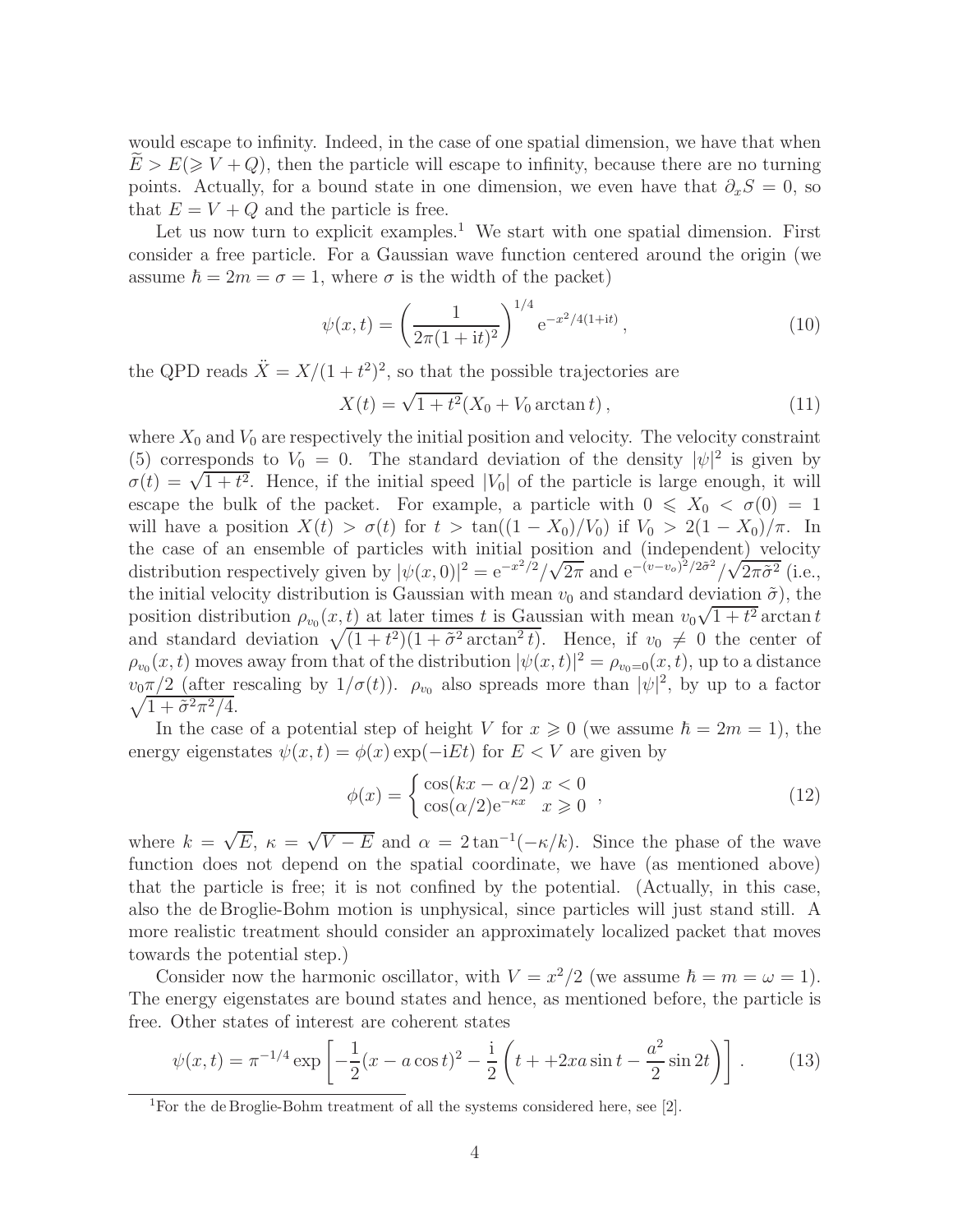

Figure 1: Tractories for the QPD in the case of the coherent state (13) (with  $a = 1$ ). The density  $|\psi|^2$  is represented by the shaded area. One de Broglie-Bohm trajectory is plotted, which follows the center of the density  $|\psi|^2$ . It is a trajectory with initial velocity  $V_0 = 0$ . The trajectories respectively moving to the right and left have initial velocities  $V_0 = \pm 0.25$  and escape the wave packet.

The corresponding density

$$
|\psi(x,t)|^2 = \pi^{-1/2} \exp\left[-(x - a\cos t)^2\right]
$$
 (14)

is a Gaussian function whose center oscillates between the points  $x = \pm a$ . The QPD reads  $\ddot{X} = -a \cos t$ , so that the possible trajectories are

$$
X(t) = X_0 + V_0 t + a(\cos t - 1).
$$
 (15)

Since  $\partial S(x,0)/\partial x = 0$ , the constraint (5) implies that  $V_0 = 0$ , so that the particle in the de Broglie-Bohm theory performs a harmonic oscillation around the point  $X_0 - a$ . However, if  $V_0 \neq 0$  then the particle will escape to infinity, oscillating around  $X_0 + V_0t - a$ . Some trajectories are plotted in figure 1.

We now turn to three spatial dimensions and a central potential  $V = V(r)$ . Energy eigenstates with energy  $E$ , orbital angular momentum number l and the magnetic quantum number m (here we denote the mass by  $m_0$ ) are of the form

$$
\psi_{Elm}(r,\theta,\phi,t) = R_{El}(r)Y_{lm}(\theta,\phi)e^{-iEt/\hbar}, \qquad (16)
$$

where  $(r, \theta, \phi)$  are spherical coordinates determined by

$$
x = r\sin\theta\cos\phi, \quad y = r\sin\theta\sin\phi, \quad z = r\cos\phi. \tag{17}
$$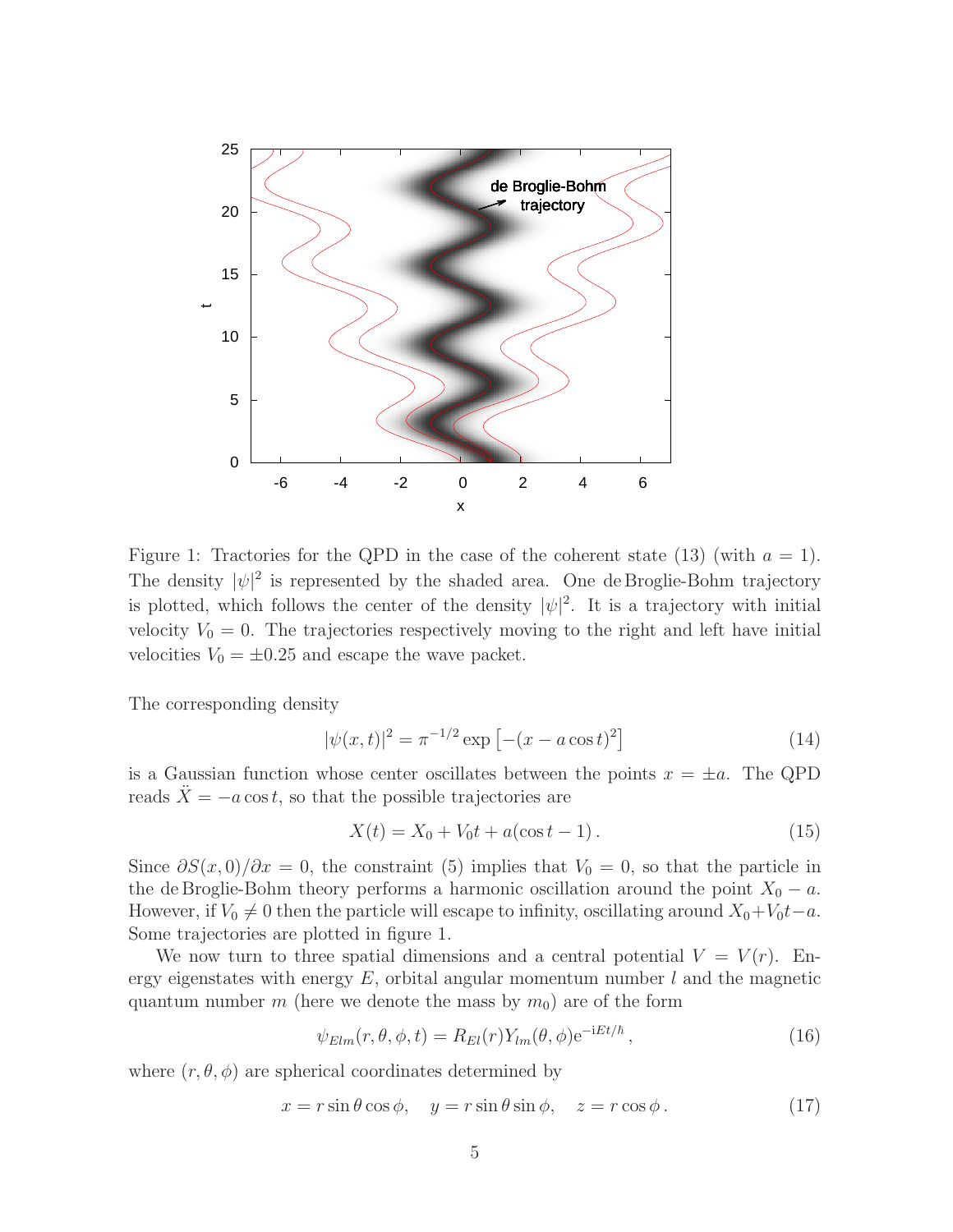The functions  $Y_{lm}$  are the spherical harmonics and  $R_{El}$  are real functions that are solutions to the radial Schrödinger equation. Due to the spherical symmetry there is a  $(2l + 1)$ -fold degeneracy: for given E and l all values of m obeying  $-l \le m \le l$  are possible. For bound states there is usually no further degeneracy so that general energy eigenstates are of the form

$$
\psi(r,\theta,\phi,t) = \sum_{m=-l}^{l} c_m \psi_{Elm}(r,\theta,\phi,t) = R_{El}(r) \sum_{m=-l}^{l} c_m Y_{lm}(\theta,\phi) e^{-iEt/\hbar}, \qquad (18)
$$

where the  $c_m$  are arbitrary complex coefficients. In the case of the harmonic potential and the Coulomb potential additional symmetries imply further degeneracy. In the following, we restrict our attention to states of the form (18). Using (7) and the fact that the phase of  $\psi$  does not depend on r, we find that for such a state the total potential is of the form

$$
V + Q = E - \frac{1}{2m_0} \nabla S \cdot \nabla S = E + \frac{1}{r^2} f(\theta, \phi), \qquad (19)
$$

with  $f = -r^2 \nabla S \cdot \nabla S / 2m_0$  a function of the angular variables only. So, dropping the constant E, the effective potential is of the form  $f(\theta, \phi)/r^2$ . This potential was considered in detail in [8]. The corresponding Lagrangian is

$$
L = \frac{m_0}{2} (\dot{r}^2 + r^2 \dot{\theta}^2 + r^2 \sin^2 \theta \dot{\phi}^2) - \frac{f}{r^2},
$$
\n(20)

with corresponding equations of motion

$$
m_0 \ddot{r} = m_0 r (\dot{\theta}^2 + \sin^2 \theta \dot{\phi}^2) + 2 \frac{f}{r^3}, \qquad (21)
$$

$$
\frac{d}{dt}(m_0 r^2 \dot{\theta}) = m_0 r^2 \sin \theta \cos \theta \dot{\phi}^2 - \frac{1}{r^2} \frac{\partial f}{\partial \theta},\qquad(22)
$$

$$
\frac{d}{dt}(m_0 r^2 \sin^2 \theta \dot{\phi}) = -\frac{1}{r^2} \frac{\partial f}{\partial \phi}.
$$
\n(23)

The energy  $\widetilde{E}$  is a constant of the motion and reads (dropping again the constant E):

$$
\widetilde{E} = \frac{m_0}{2} (\dot{r}^2 + r^2 \dot{\theta}^2 + r^2 \sin^2 \theta \dot{\phi}^2) + \frac{f}{r^2}.
$$
\n(24)

In the case of a trajectory given by the de Broglie-Bohm theory we have that  $\widetilde{E}=0$ . (We then also have that  $\dot{r} = 0$ , so that the particle moves on a sphere.) Another constant of the motion is

$$
C = \frac{1}{2m_0} |\mathbf{L}|^2 + f \,, \tag{25}
$$

where  $|\mathbf{L}|^2 = m_0^2 r^4 (\dot{\theta}^2 + \sin^2 \theta \dot{\phi}^2)$  with **L** the angular momentum. We can use it to write the energy as

$$
\widetilde{E} = \frac{m_0}{2}\dot{r}^2 + \frac{C}{r^2}.\tag{26}
$$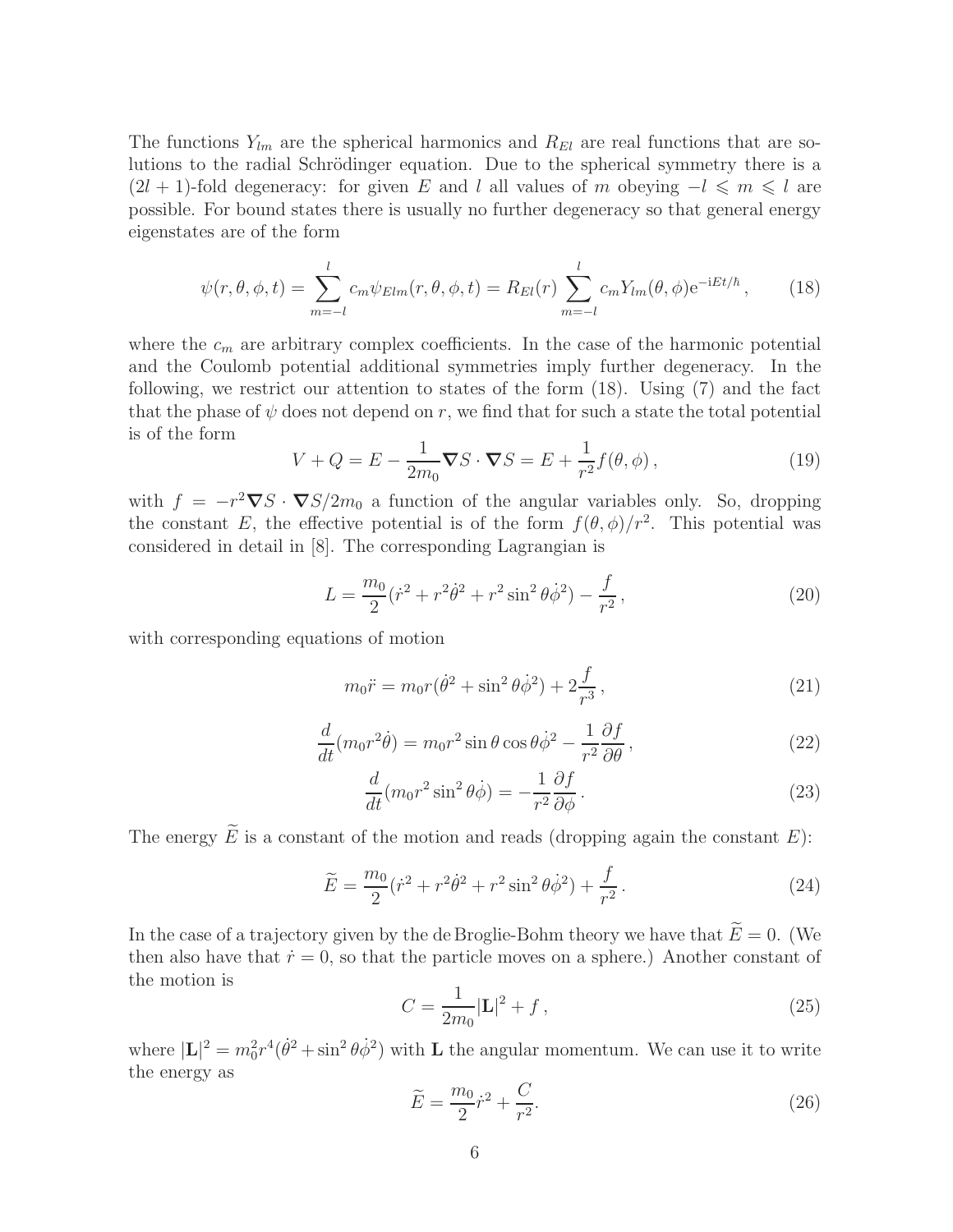

Figure 2: The shape of the potential  $V_r = C/r^2$  for  $C = \pm 1, 0$ .

This shows that the coordinate r moves under an effective potential  $V_r = C/r^2$ , which is plotted in figure 2.

We can now qualitatively analyze the QPD. In the case  $C = 0$ , we have that  $E =$  $m_0 \dot{r}^2/2$ . Hence, for strictly positive energy the particle flies off to infinity with a constant radial speed. For zero energy (as in the case of a de Broglie-Bohm-trajectory), the particle's trajectory is confined to the surface of a sphere. If  $C > 0$ , we have  $E > 0$ . The particle motion is then unbounded, with  $r \geqslant (C/E)^{1/2}$ , and the particle eventually flies off to infinity. If  $C < 0$ , the particle motion is unbounded for  $\widetilde{E} \ge 0$ . For  $\widetilde{E} < 0$ the particle motion is bounded, with  $r \leq (C/E)^{1/2}$ . Examples of radial trajectories are presented in figure 3.

The situation is summarized in figure 4. If the energy of the particle is greater than the energy in the de Broglie-Bohm theory, i.e.,  $E > 0$ , then its motion is unbounded and it flies off to infinity, even for initial conditions arbitrarily close to those of a trajectory of the de Broglie-Bohm theory. If  $E < 0$ , then the particle motion will be bounded with radial motion oscillating between 0 and the turning point  $r = (C/E)^{1/2}$ , which may still be far from the center of the packet.

In conclusion, we have seen that according to the QPD particles often escape from the bulk of the wave packet, even for bound states. In the case of the hydrogen atom (which is described by the Coulomb potential), this means that the electron will not be bound to its nucleus. More generally we expect that molecules and atoms will not be stable but will tend to disintegrate. Of course we have only considered energy eigenstates here, but there seems to be no hope that the total potential will bind the particles in the case of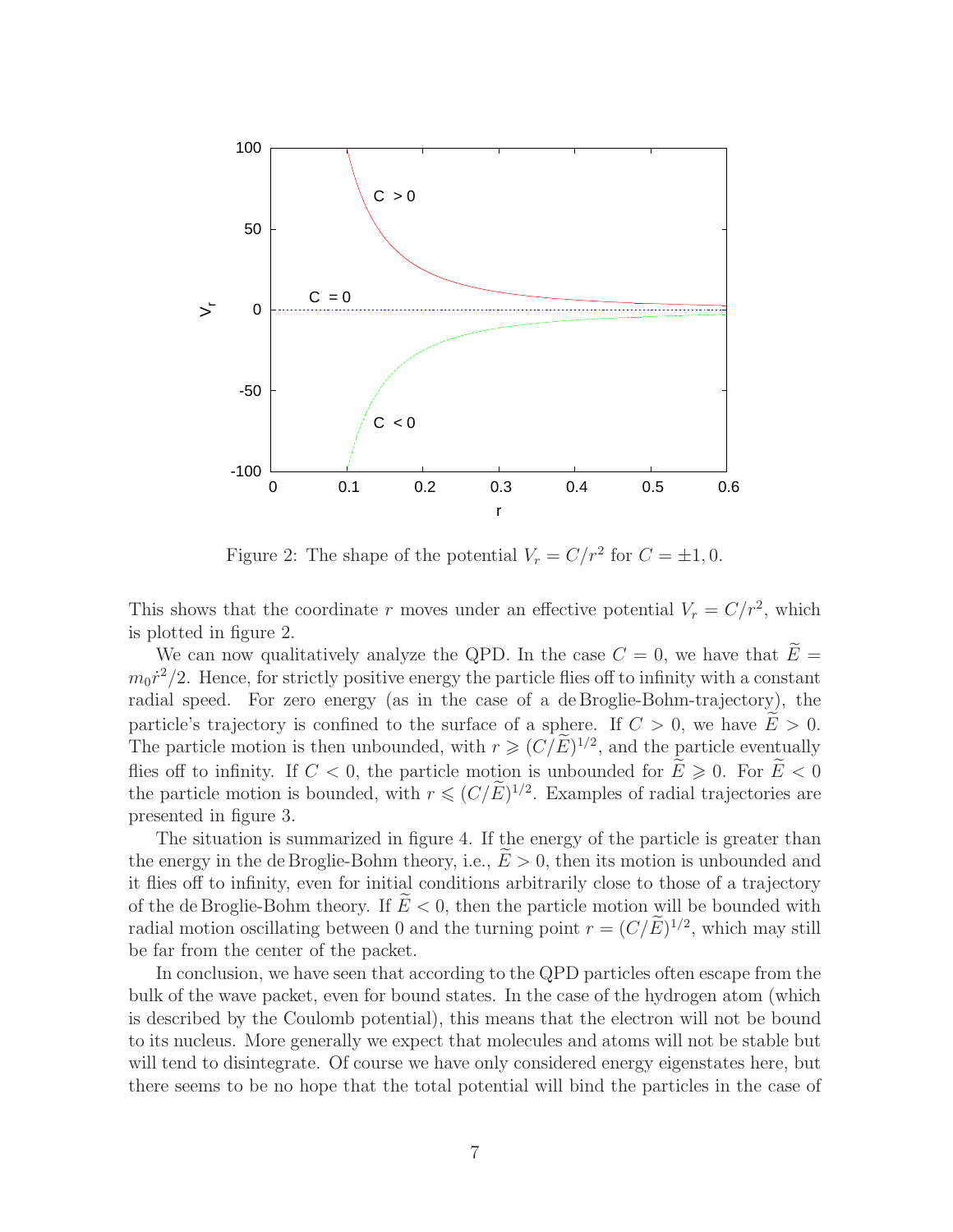

Figure 3: Examples of radial trajectories with the same initial radial coordinate  $r(0) = 1$ (and  $m_0 = 2$ ). If  $\widetilde{E} > 0$  then the particle escapes to infinity.



Figure 4: Types of trajectories in terms of the constants of motion  $\widetilde{E}$  and C. For points on the coordinate axes we have the following situation. For the origin, the motion is bounded. For  $C > 0$  (and  $\widetilde{E} = 0$ ) or  $\widetilde{E} < 0$  (and  $C = 0$ ) we have no trajectories. For  $C < 0$  (and  $\widetilde{E} = 0$ ) the motion is unbounded.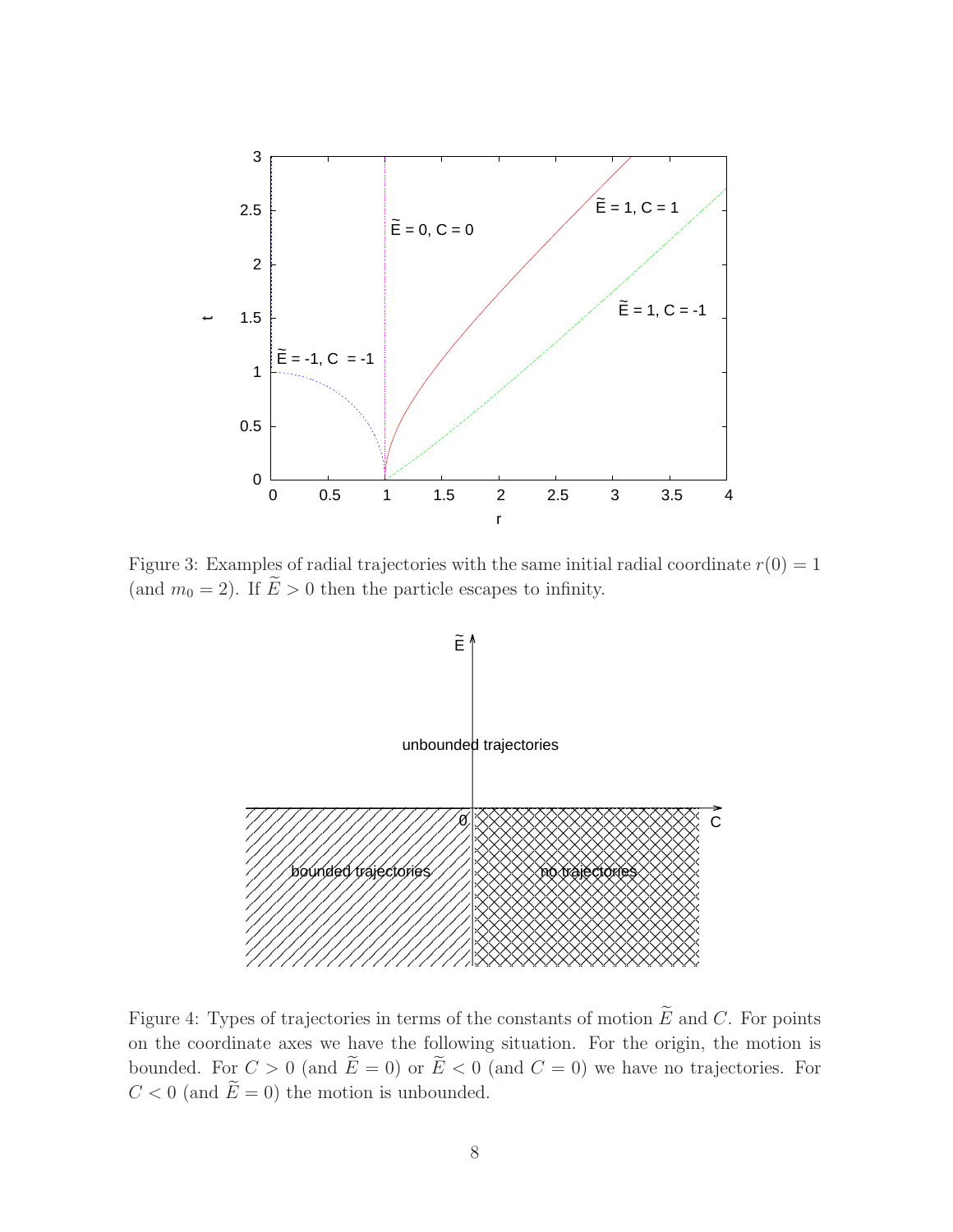a superposition (as was illustrated in  $[7]$ ).<sup>2</sup> Neither is there any hope that a relativistic or quantum field theoretical treatment will help. And, of course, even if this were not true, there would still seem to be no reason whatsoever to expect the predictions of QPD to be governed by Born probabilities and hence no reason whatsoever that they should have anything to do with those of quantum mechanics.

This work might also be of relevance for particular techniques for simulating the wave function evolution using de Broglie-Bohm trajectories. For example, one technique is roughly as follows [9–12]. The Newtonian equation (3) is considered with  $|\psi|$  replaced by  $\sqrt{\rho}$ , where  $\rho$  an actual density of a large but finite number of configurations. Given an initial wave function  $\psi_0$ , the equation is numerically integrated starting with the initial distribution  $\rho_0$  given by  $|\psi_0|^2$  (up to some accuracy) and with the initial velocity of each configuration satisfying the constraint (5). From the trajectories one can then obtain a time-dependent wave function  $\psi$ . But since  $\rho$  equals  $|\psi|^2$  only up to some accuracy, the simulation will entail small deviations of the velocities from  $\nabla S/m$ . As is illustrated by our results, this might cause trajectories to deviate significantly from trajectories in the de Broglie-Bohm theory and hence this may potentially lead to an inaccurate simulation of the wave function. (It may also be that the difference between the force determined by  $\rho$  and the quantum force determined by  $|\psi|^2$  induces corrections to the velocity which brings them closer to  $\nabla S/m$ .)

Recently, this particular way of numerically simulating the wave function formed the basis of a new approach to quantum mechanics [13, 14]. In this approach, there is a large but finite number of configurations, each representing a different world, which evolve according to a dynamics similar to that used in the wave function simulations. There is no wave function on the fundamental level. But given appropriate initial conditions on the velocities, the configurations may (approximately) determine a wave function. However, it is not clear whether such wave functions obey some Schrödinger dynamics. One potential source of trouble may be the instabilities caused by deviations of the velocities from  $\nabla S/m$ .

Acknowledgments. It is a pleasure to thank Roderich Tumulka for discussions. S.G. and W.S. are supported in part by the John Templeton Foundation. The opinions expressed in this publication are those of the authors and do not necessarily reflect the views of the John Templeton Foundation.

## References

- [1] D. Bohm and B.J. Hiley, The Undivided Universe, Routledge, New York (1993).
- [2] P.R. Holland, The Quantum Theory of Motion, Cambridge University Press, Cambridge (1993).

<sup>2</sup>As such, there is no point in even starting an analysis of positions measurements in QPD, in the hope that such measurements would yield the correct results, since measurement devices or pointers would not exist in the first place.